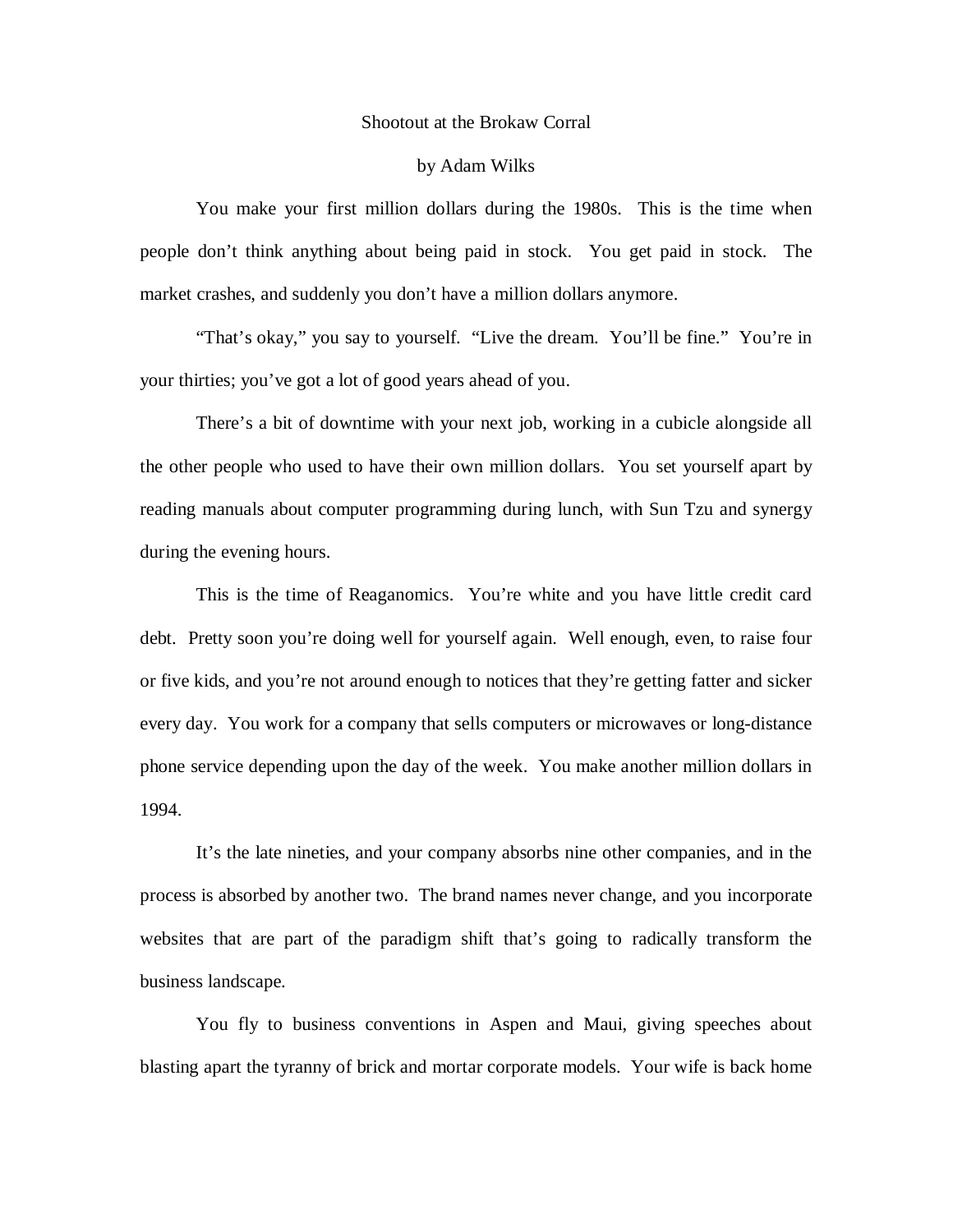in a suburb just south of Chicago. She's a million miles away and no one in the world is going to notice how you spend a measly five hundred dollars in some Presidential Suite that was comped anyway.

 You buy low and sell high this time around. You keep your money away from the stock market and cash out from mergers when you get the chance. The quarterly profits continue to beat earnings expectations time and time again. You get to ring the bell on Wall Street. You're featured in a spread in *Fortune*.

The market crashes.

 People start blaming the CEOs they celebrated—they want blood, and they start looking at you. Pretty soon your kids are answering the phone, yelling down the hallways of your mansion that it's either a reporter or someone from the Justice Department. You hear them in the other room—your youngest is either eight or nine and she asks if she can take a message.

 People are taking pictures of the house your house with the nine bedrooms and the four Sub-Zero refrigerators. No one mentions the fact that you bought a motorcycle from Jay Leno with all the celebrity signatures and all proceeds going to the Red Cross. You helped a shit-ton of minorities. Not even American ones, either. The employees who loved you are leaving threatening notes about what your daughters are wearing to school each day. You start carrying a gun.

 You dream about a life somewhere else, far away from what's happening now. You dream of a place where the sky is the same sky blue of the geek-chic shirts that everyone wore with the tanned-grass khaki pants back in 1999. You dream of place where life is simple and Wi-Fi access is spotty at best.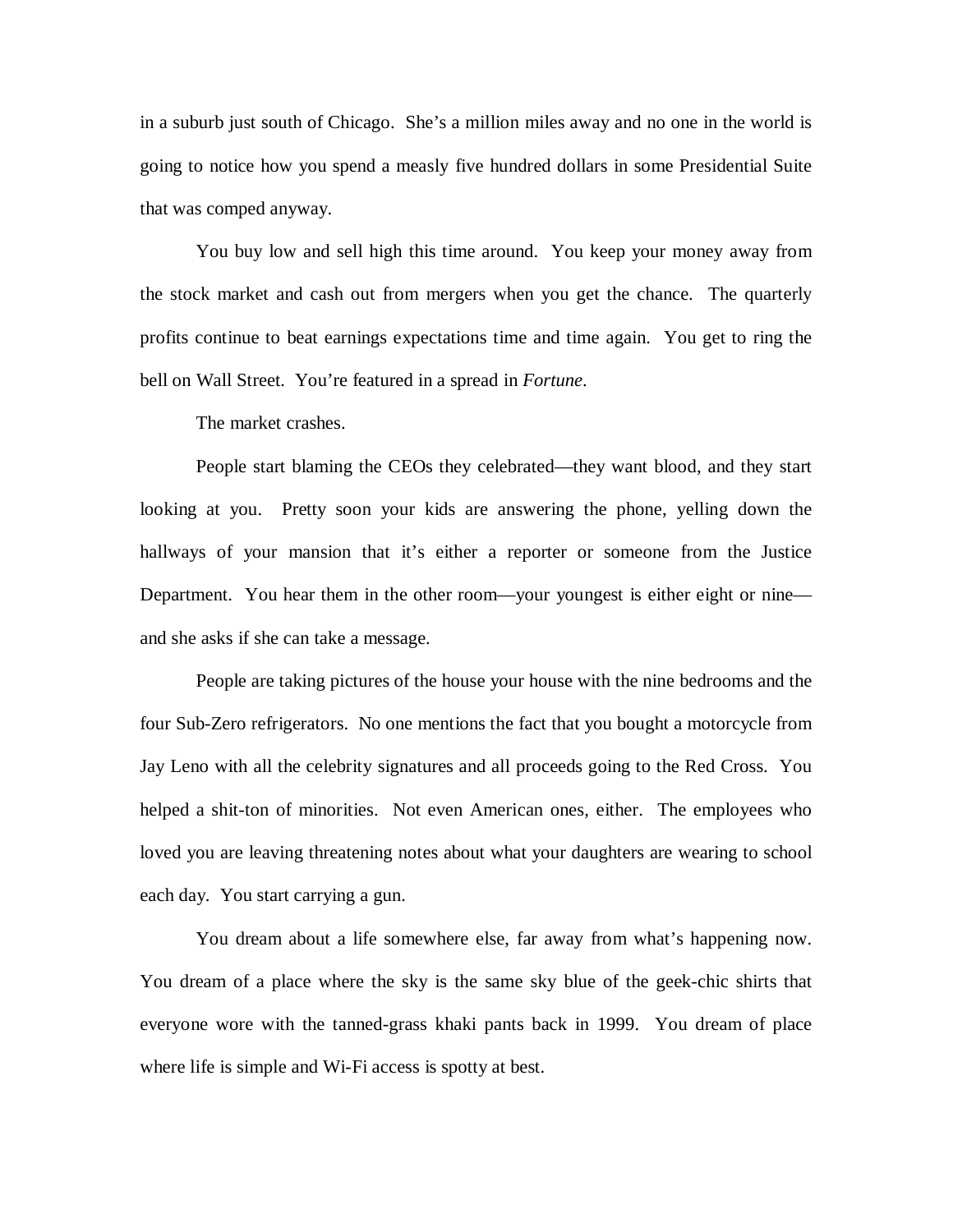On eBay, you find a listing for a working cattle ranch in South Dakota.

 It seems like the whole family has gone crazy: the wife moved out six months ago because she says you have a problem with Xanax, but she calls every so often to say that she's worried, but also that she's keeping the townhouse you bought her. She sounds drunk, and you tell her so. Your kids cry about not wanting to change schools, and not wanting to live in the middle of nowhere. That's because they're weak and blind like newborn calves. They don't know shit about shit.

 You print up new business cards on the nice scented paper with the watermark, and it's just your name with the word "Rancher" underneath. You give these out to everyone you can, and quickly discover that they're pussy magnets. In conversation, you try to flawlessly integrate the new lingo of the old west: your Range Rover becomes your "rig" and your old neighborhood, "Cheshire Creek," becomes "Cheshire Crick." The Armani suits are gathering dust in the back of your closet, and you've taken to wearing Justin boots and the nicest jacket you could find in the Cabella's catalog. DVDs arrive in the mail: *Treating Lesions on Grass-Fed Angus, Intermediate Saddled Roping Techniques,* and *Barely Legal Sluts 8*.

 Your wife has hired a lawyer, but a narrow majority of the children have assured you that it's "just in case."

 There's a new message on your cell phone and an unknown number on the "Missed Calls" list. It's Tom Brokaw. You're ready to skip to the end of the message, because you've been a featured part of the *Fleecing of America* enough to know not to talk to the press.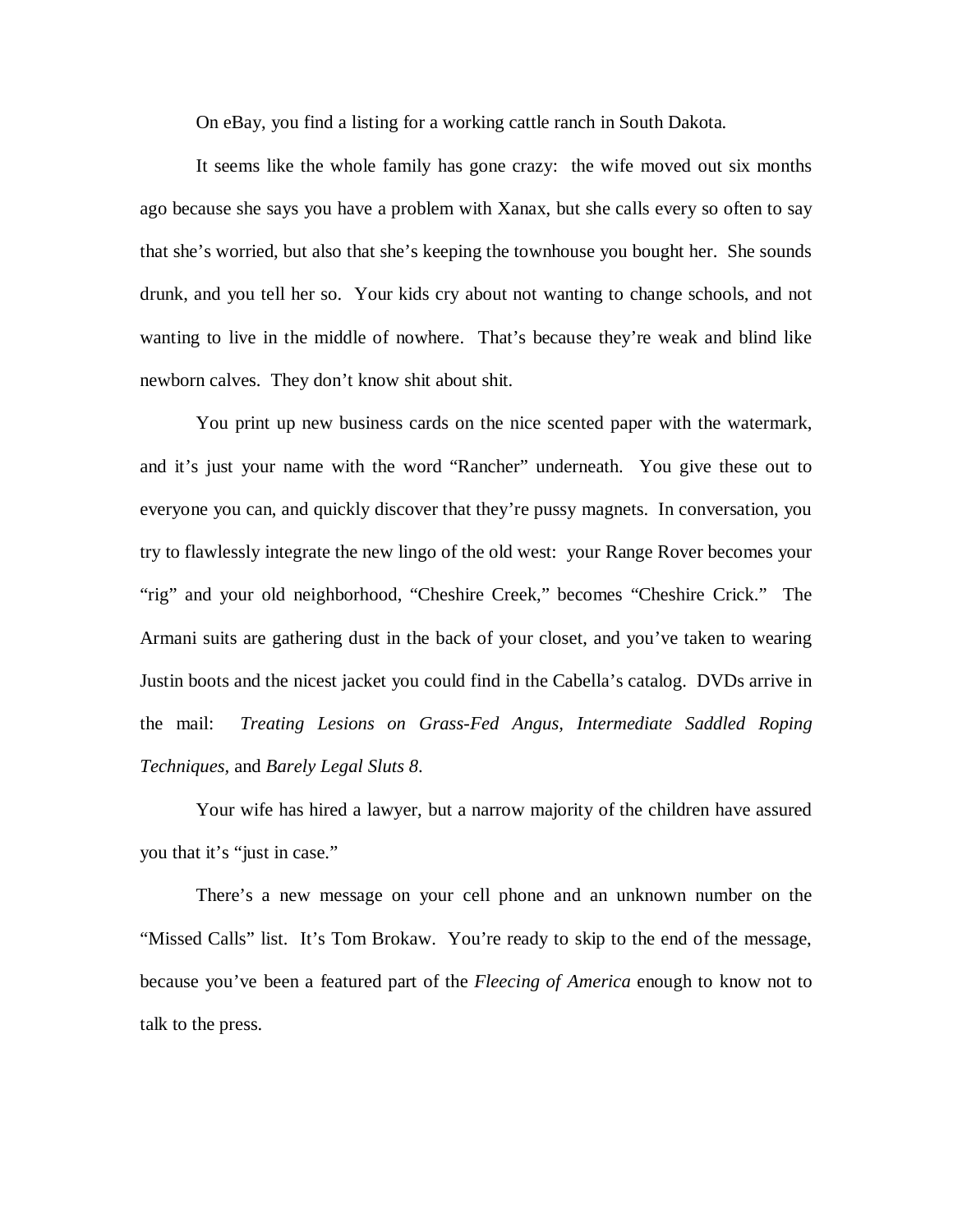Out of sheer boredom, you listen to the message over speakerphone while practicing your lasso techniques in a mirror you bought for improving your golf swing. "We need to talk about the water rights along our property boundary," he begins. Tom Brokaw's ranch backs up to your own. Your new fencing is supposedly keeping his cattle from water.

 You loop your wrist twice and release the lasso with one hand and pause the DVD with the other.

 "If you'd like, you and I can take my rig. We can check out the area I need to access."

Brokaw tells you he's thinking about this Wednesday to survey the area.

Today is Monday.

 He wants to hear back from you, if you'd please call him when you get the chance.

You unpause the DVD.

\*\*\*

 Tom Brokaw wears a bollo tie and a pair of ostrich boots that are worn smooth on the toe. He stands beside a Ford F-150 that might just be three years old. The paint is faded, and there appears to be a visible dent in the fender. Through the noonday glare on the windshield, it appears that the interior might be plush rather than leather. You feel your face go red and inch yourself closer to the grill of your Range Rover, hoping that he won't notice the iPod dock above the dash.

"I like your *car*," he says.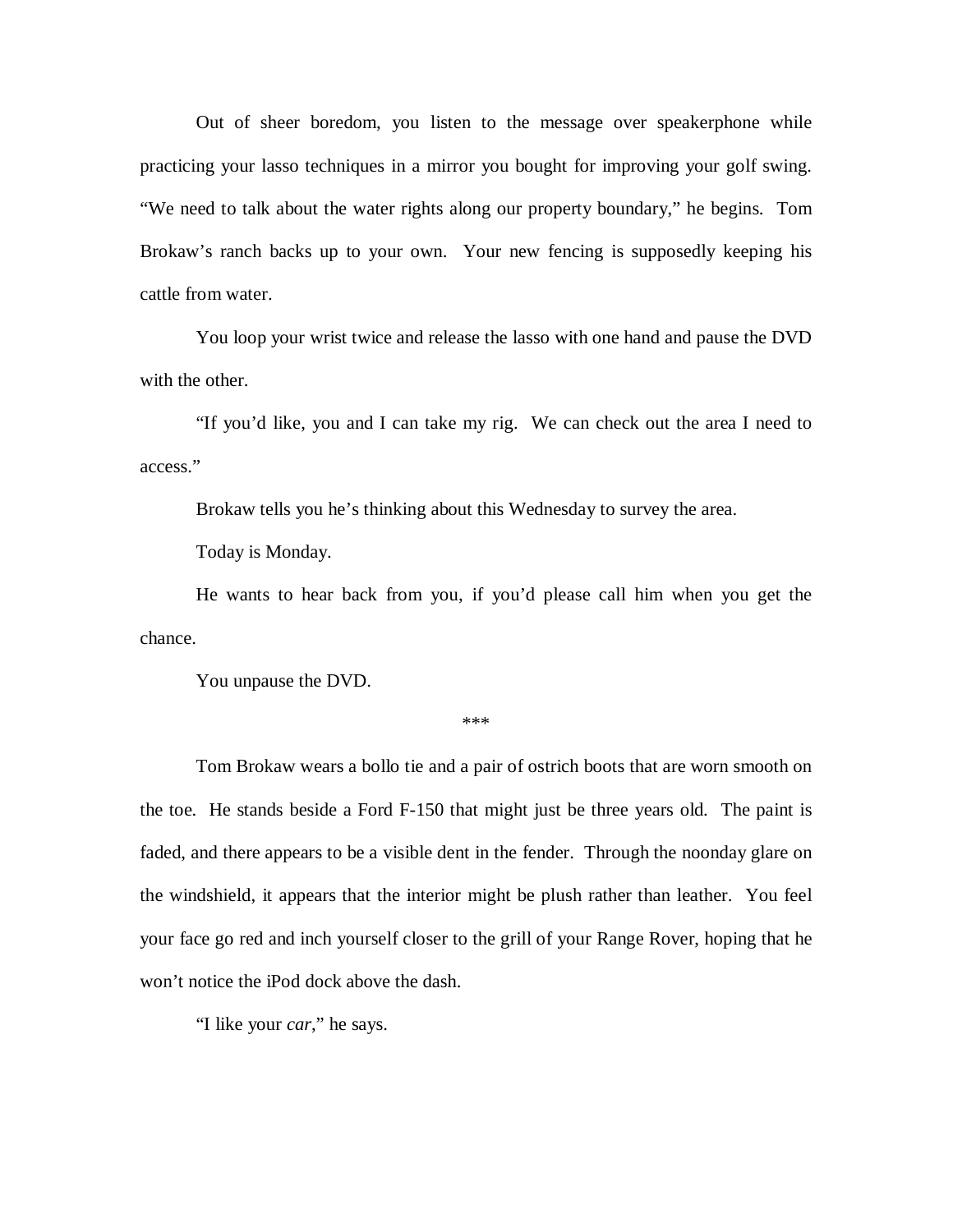Out of habit, you want to say something about how your rig has great suspension, or how it's good for herding in cow-calf operations. But you hear yourself begin with the words, "Oh, this?"

 And somewhere deep inside you, you want to say that the luxurious cargo space is useful for the transport of downed calves, you can feel the words creep out with claws: "This is my wife's car. My rig is in the shop."

 Brokaw smirks and he's so proud of himself as you climb in the passenger seat, with McDonald's wrappers on the floor of the cab. You ask him how handy he is with a lasso.

He says he's never used one.

"*Oh*," you say. You're sorry to hear that.

 Along the border between properties, there's a gleaming stretch of brand new barbed wire.

"There used to be a gate right over *there*," Brokaw says. He points to a portion of the fence where a gate once stood from when the owners from fifty years ago divided up their assets and went their separate ways.

The portion in question is some seventy yards away, and he offers you a pair of binoculars to get a better look at the trail that's been cut off. You've recently had laser eye surgery and so you decline his offer. You don't need them, you say.

"Better than twenty-twenty," you say.

He says that he's interested in digging a trench for a cattle guard with a dual gate structure in-between.

"*Not that you'd know anything about that.* 'Being better than Twenty-Twenty.'"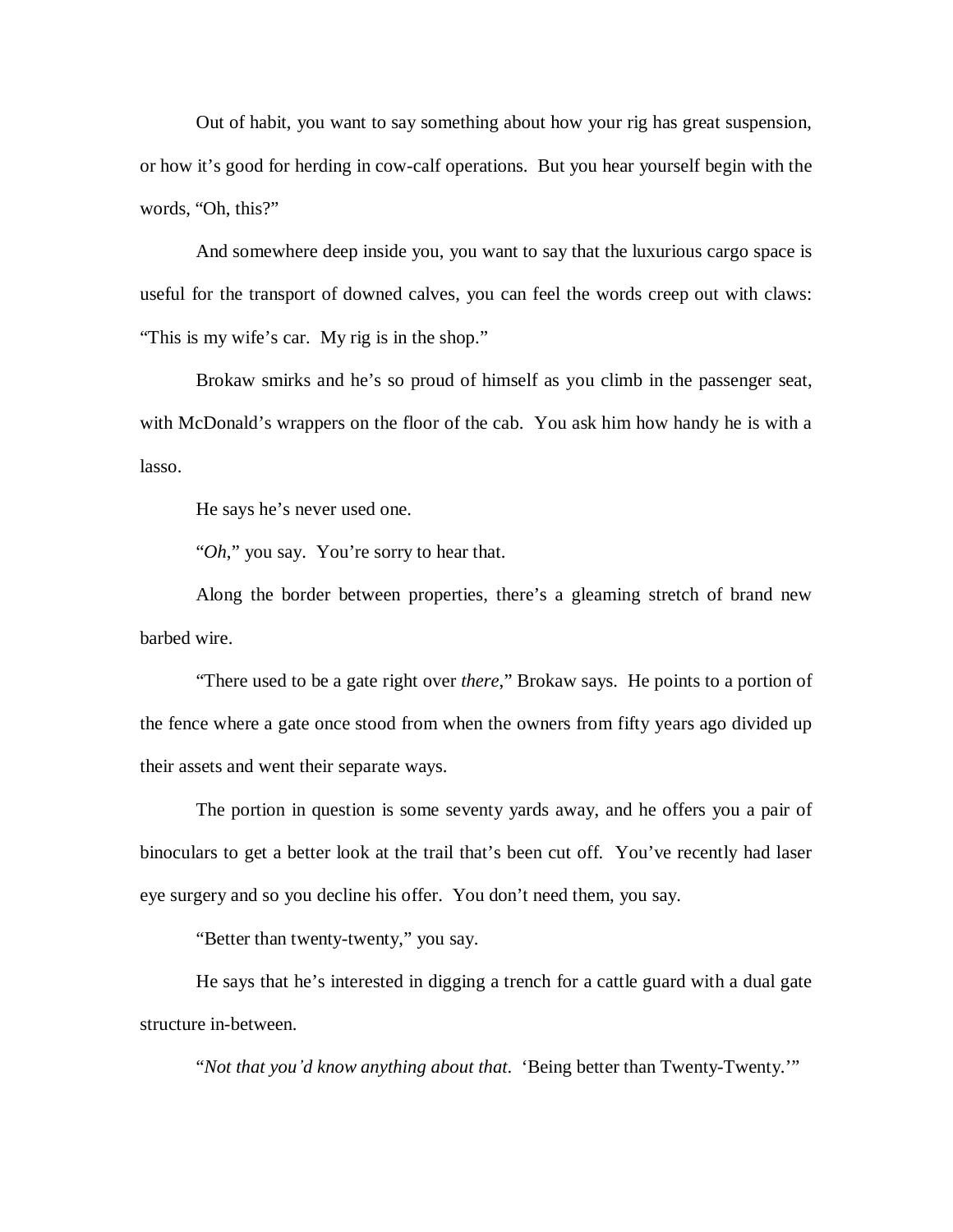Brokaw pauses a moment and then says that he'd be glad to incur half the cost of the gate.

"Twenty-Twenty. Like the show." You tell him that you always liked that show.

By this point, Brokaw is halfway back to his rig, and he acknowledges you with a little grunt.

That night you take your Range Rover to a field that was used by the herd earlier in the year. Everything is gopher holes and patchy grass, and it's scarred and gnarly like what your doctor says your liver looks like.

You start off doing donuts and revving the engine in neutral before dropping it into gear. You imagine telling your old circle of friends that the Range Rover just can't keep up with real "ranch work." The Range Rover ought to fall apart at the seams; you're living too tough for soccer-mom transportation out here.

The engine purrs from behind the block, and through the optional soundproofing you can just barely hear the responsive engineering that you can only get for ninety thousand dollars.

You exit the car and leave the door open. A bullet from a .44 Magnum can shatter the rear frame of a car. You count out one, two, three paces in your head. The bullet can then travel through both rear and front passengers. Twelve paces should make something close to ten yards. The bullet can then enter the dash and wedge itself within the engine block. You are far enough from the impact to avoid any resulting shrapnel. The man who sold you the gun told you that story.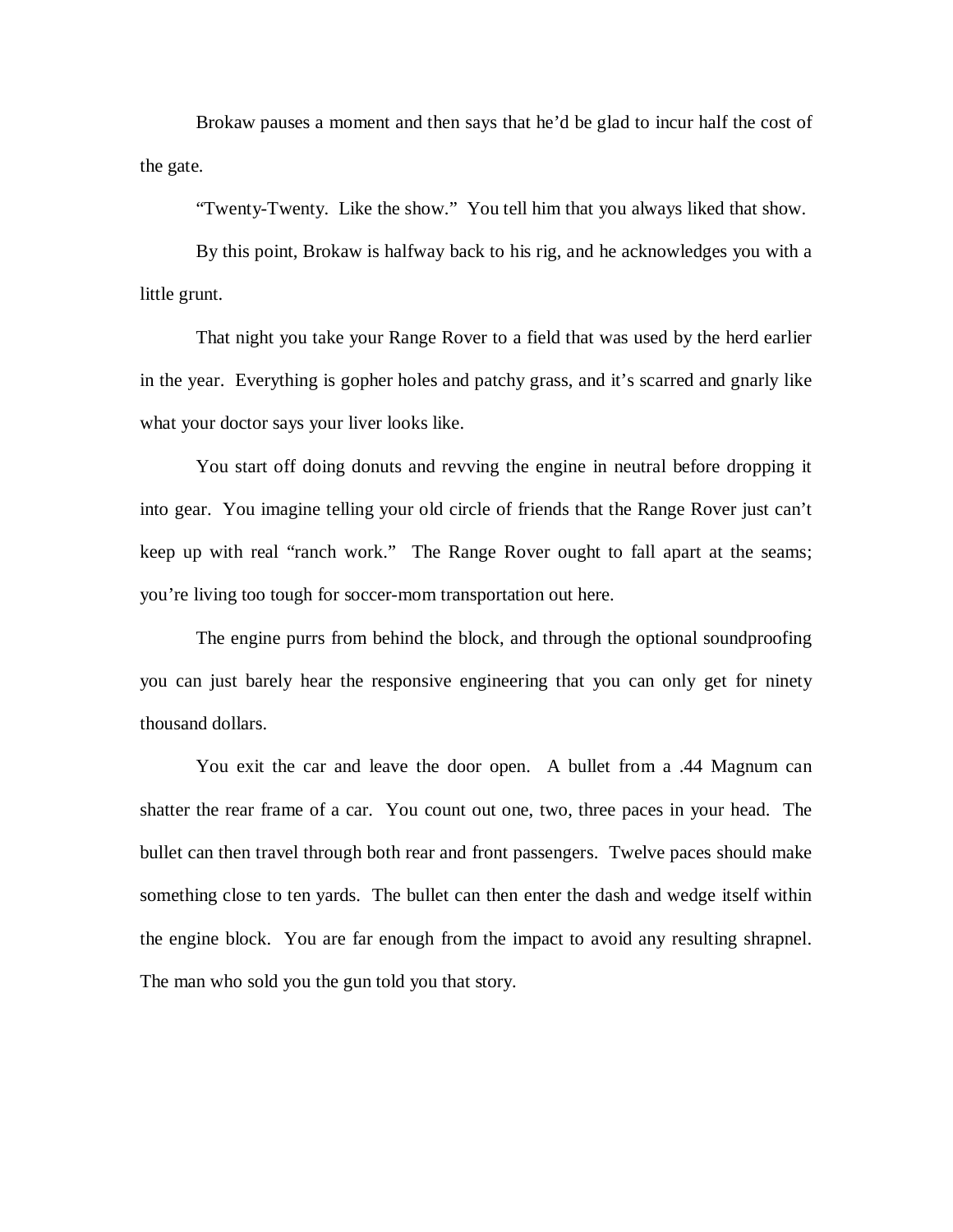You align the front and rear sights and blast apart chunks of your life like so many headlights, listening to ricochet and shatter and the desperate final cries of something that might as well have been alive.

\*\*\*

 Back in Chicago, you buy a 1998 F-350 with Bondo on the passenger door. The truck is a uniform Twilight Blue, and you're not so proud that you can't travel to Home Depot, purchasing a latex compound paint; deep red. Brokaw with his rich-ass plush truck with the doors all the same color.

Brokaw is what you'd call a "gentleman rancher." He has no stake in the land.

 The next day you head to McDonald's and buy seventeen value meals. You park in the driveway of your old athletic club and eat four quarter-pounders, stuffing the wrappers into the inescapable caverns between the console and the driver and passenger seats.

 A voice you can't quite place calls your name from behind. It's your wife. For the first time in longer than you can remember, she sounds and looks concerned.

 "How," she says, and wrenches her face up, her eyes wooden, her whole body beaded with the pretty, twinkling sweat that comes from martinis and tennis. "How," she says, like a dime store Indian.

"How are you doi—oh…are you okay?"

 You're fine, and you tell her so. You've never been better. You wipe the corners of your mouth. "I've never been better."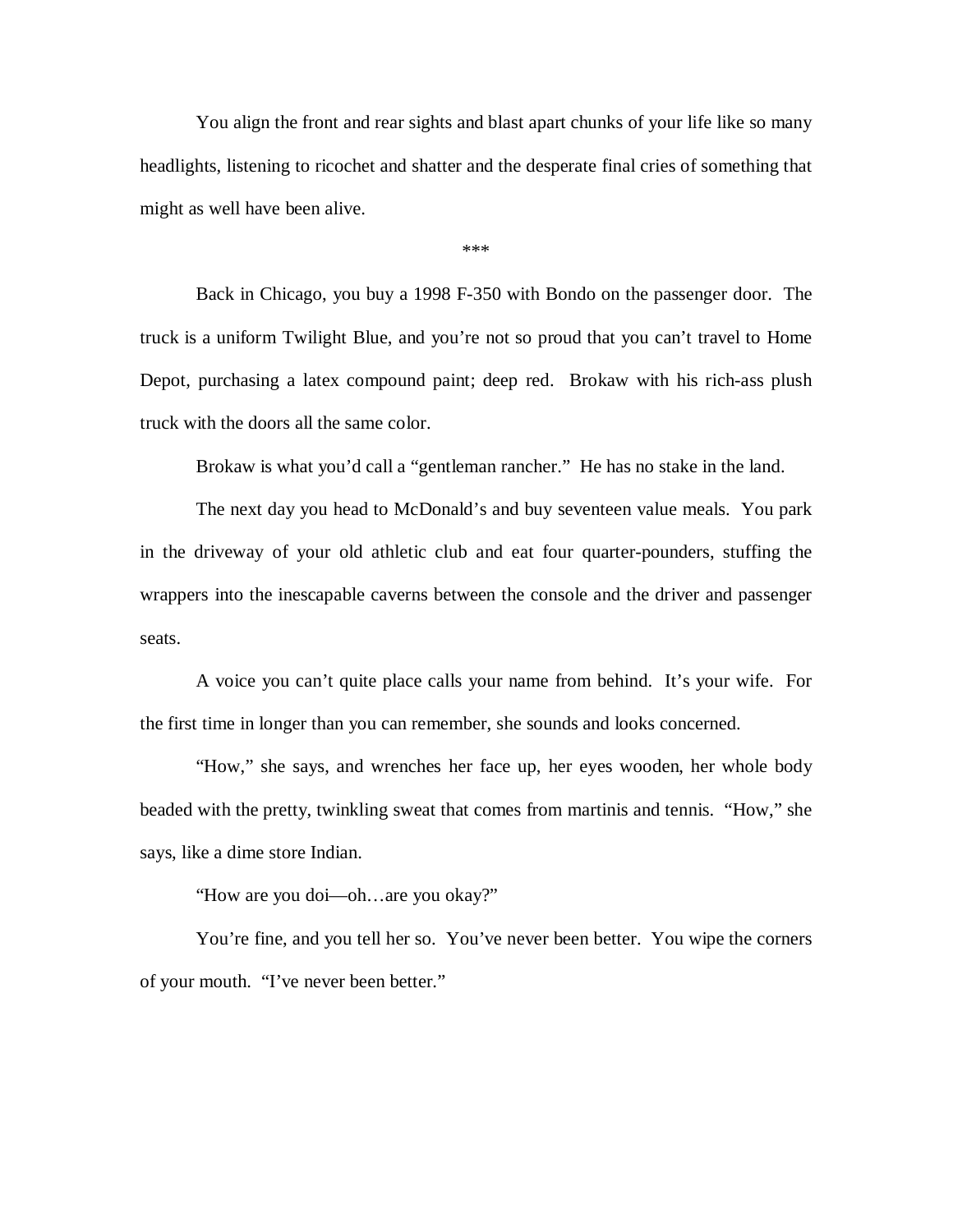She says that she's doing "great" too. She starts to talk about one of the kids, who apparently was suspended from school, and another who was diagnosed with type-two diabetes. You interrupt her: "*I've got a new rig*."

She says nothing.

 'That *Range Rover* just fell apart. *Fell-the-fuck-apart.* Couldn't handle the ranch life like I thought it could." She's impressed, and says "oh." She wants your cock so bad. You can tell.

"The doctor says that Janie will be okay, if we keep up with the shots."

"It got shot, too. The Range Rover: it got shot up."

 Your wife repeats the "shot up" part like she's learning a foreign language. You explain that it got shot 42 times with a .44 Magnum. "That's seven full cylinders."

"Oh."

 You ask if she wants a bite of cheeseburger. She hesitates a minute, then closes her eyes and nibbles on a portion you haven't yet touched.

\*\*\*

 You've decided to divert a stream so that it runs farther from your ranch house than it does now. Brokaw has a ranch manager with a law degree, and you find your inbox stuffed with water rights technicalities.

 The man who's redesigning your stream also designed the waterfall on your old subdivision entrance. He bandies around words like "breathtaking" and "robust" in describing the breaks he has planned in the river. You debate telling him to keep his voice down. He asks if you'd like to stock the river with fish. You explain that the river already *has* fish, and he sucks the air through his teeth and says, "Not for long."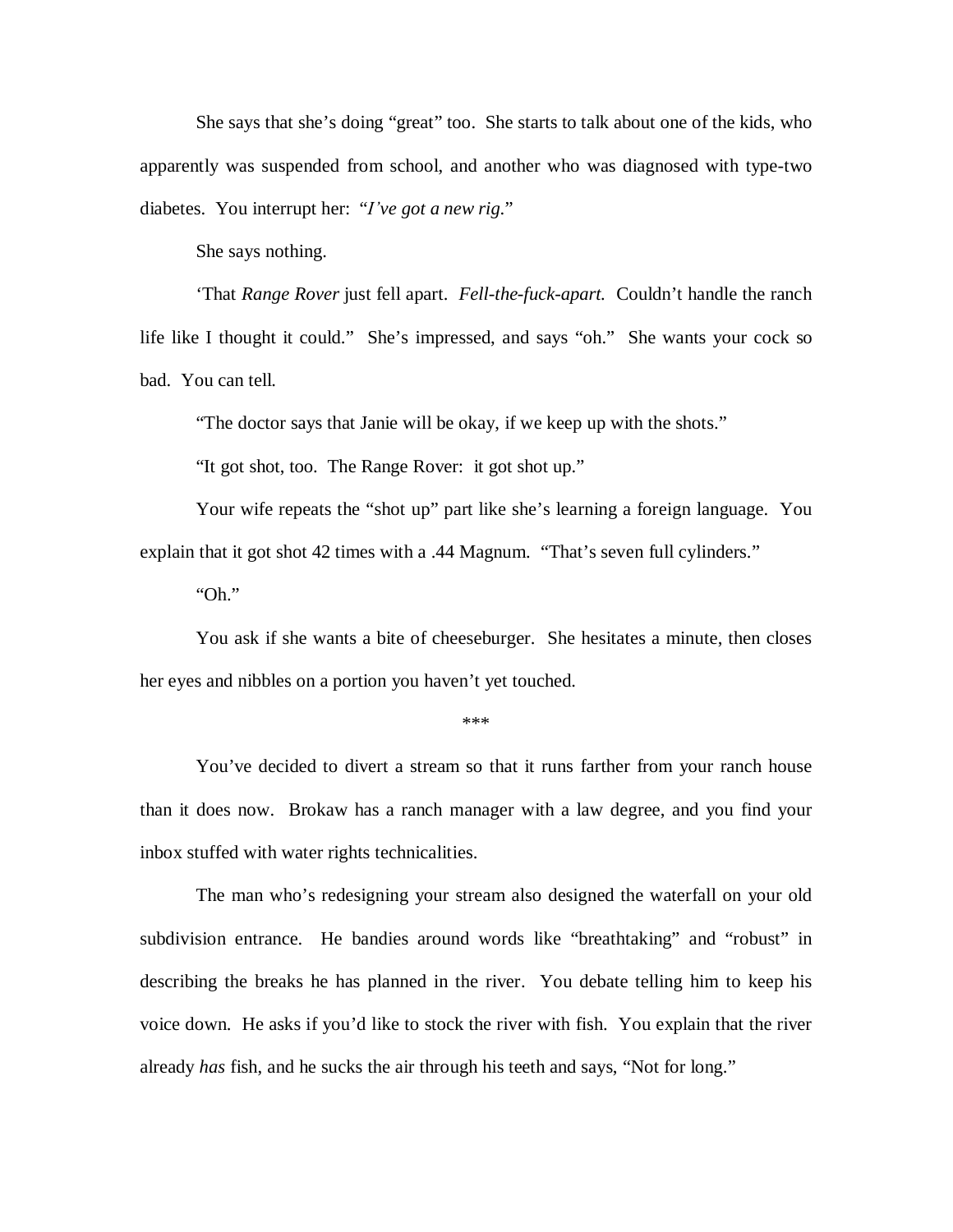Maybe you find yourself driving on a long afternoon along the property line that separate you from Brokaw, and you spot him struggling with a gate about a hundred yards ahead. You might hop out from the cab, and in a strained voice he says, "Nice rig."

 Maybe you thank him as you grab hold of the stainless-steel gate, one-handed, and lift from the legs. It weights nearly nothing. "Not *too* bad," you say. The gate opens with the gentle ease of a good woman. You set it at rest.

 Maybe Brokaw wipes the sweat from his brow, and says that he's not cut out for the ranching game. "Not everyone is," you explain.

 A horn blares and you jerk to attention. You're still behind the wheel of your Ford. Brokaw and his ranch manager are in a 2005 Toyota Tacoma with leather seats. The ranch manager asks you what you're doing, and if you're daydreaming. You say that you're not, and the seconds pass in pounding heartbeat ticks while you think of something snappy as a follow-up. Nothing comes, and Brokaw asks you about the progress on the river.

 You say that in terms of making it easy for him, you've begun work diverting the stream to the property line. Brokaw's manager chimes up: "Aren't you worried about silt concentrations?"

 You say that it's crossed your mind, but you say something about installing bionetting to keep the silt levels low.

 Brokaw asks about the rainbow trout population in the stream, and you tell him not to worry about that.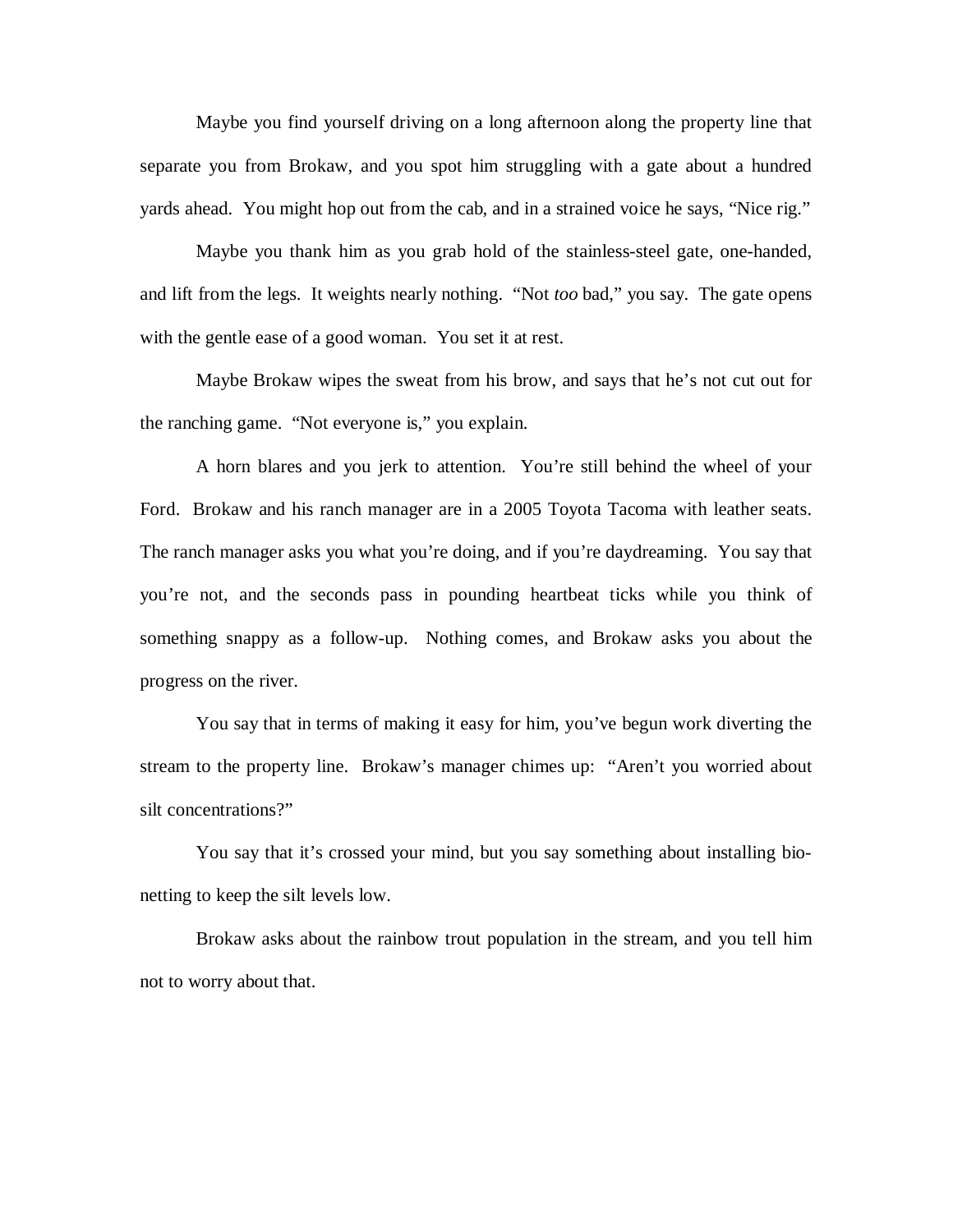You look away, pulling up cheeseburger wrappers and casually tossing them into the back of the crew cab. You can tell from the silence that one of them wants to say something about the river.

 "Don't either of you worry about this," you say. You explain that you know what you're doing. That man you've put on the project worked on Cheshire Crick.

You pull away, but not before one of them asks where Chesire Crick is.

 Shouting out the window over the roar of a diesel engine, you say that it's down south. You drive away without another word.

 The Black Cat is a bar about twenty minutes away from your property line. It's the only place in ten miles to get a decent meal, but you make it a point to tell everyone you know that it's "kind of a local hangout."

 Jennifer used to be married, but apparently either her or her husband has a problem with OxyContin, but that depends upon the loyalties of the person doing the gossiping. Jennifer has the nice ass that comes with mild chemical dependencies, without the sunken eyes or sallow skin.

 The first time she met you, she asked for your e-mail address, as it turns out she does for everyone she meets. After that, you wound up on her mass e-mail list that's 212 names long. She sends out little musings: "You Know Your Husband Plays Golf When…", "How Women and Men Age Differently…", "How to Tell Men and Women Apart By What They Drink…" She quizzes you every time she sees you, and though you and everyone else knows that she didn't write any of these, she accepts the praise as though she had.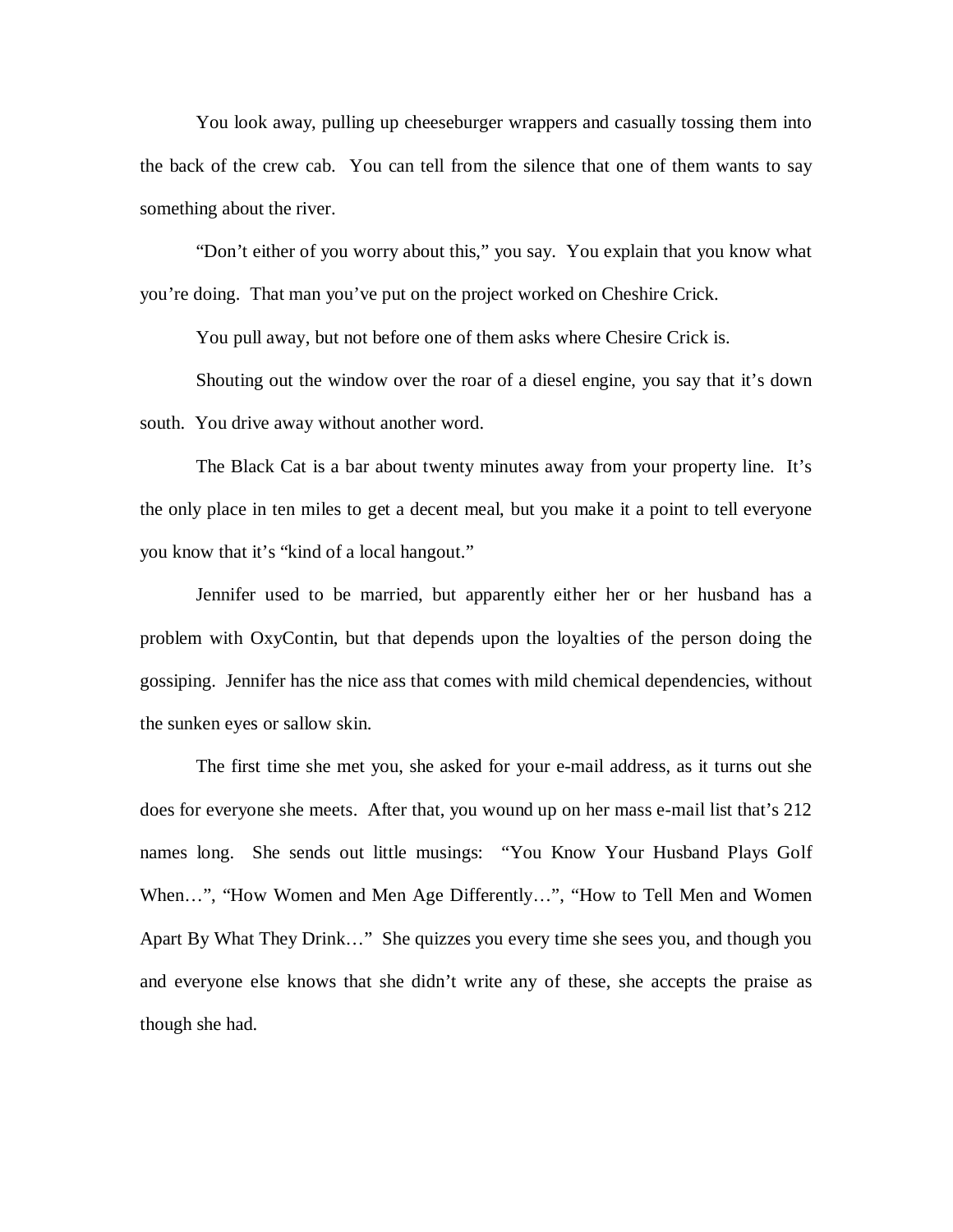After buying her a drink, you inch your hand closer to hers. "What was that line? 'Women want a man whose privates stay firm,'" you try not to wince at the way she always substitutes in words like "privates" and "poo" when she sends out her mailing. "'But *men* want a woman whose *whole body* stays firm.' That was *hilarious*."

 Your hands touch at the knuckle. She thanks you, and smiles in such a way that makes you confident that you'll be able to bed her.

You are, and you do.

 Later that afternoon, you feel the brisk and unexpected confidence that comes from sexual intercourse without the exchange of money. After leaving Jennifer alone so she can chop up some unseen substance and snort it over her kitchen sink, you return to the Black Cat for four more drinks.

Five more drinks.

 You're still feeling confident, and when you can't remember whether you know how to ride a motorcycle, you decide not to let the details bog you down.

\*\*\*

Brokaw asks you whether that's Julia Roberts' signature on the bike.

You don't look away from the Komatsu bulldozer that's clearing away another section of land for the new path of the stream.

"Yeah, I think she's on there."

 "You *do* know that this is worth a lot of money, don't you? This bike will lose value if you drive it around like this."

 Four migrant workers were brought up from Arizona, because this far north it's rare that you can find experienced labor willing to work for less than fifteen dollars an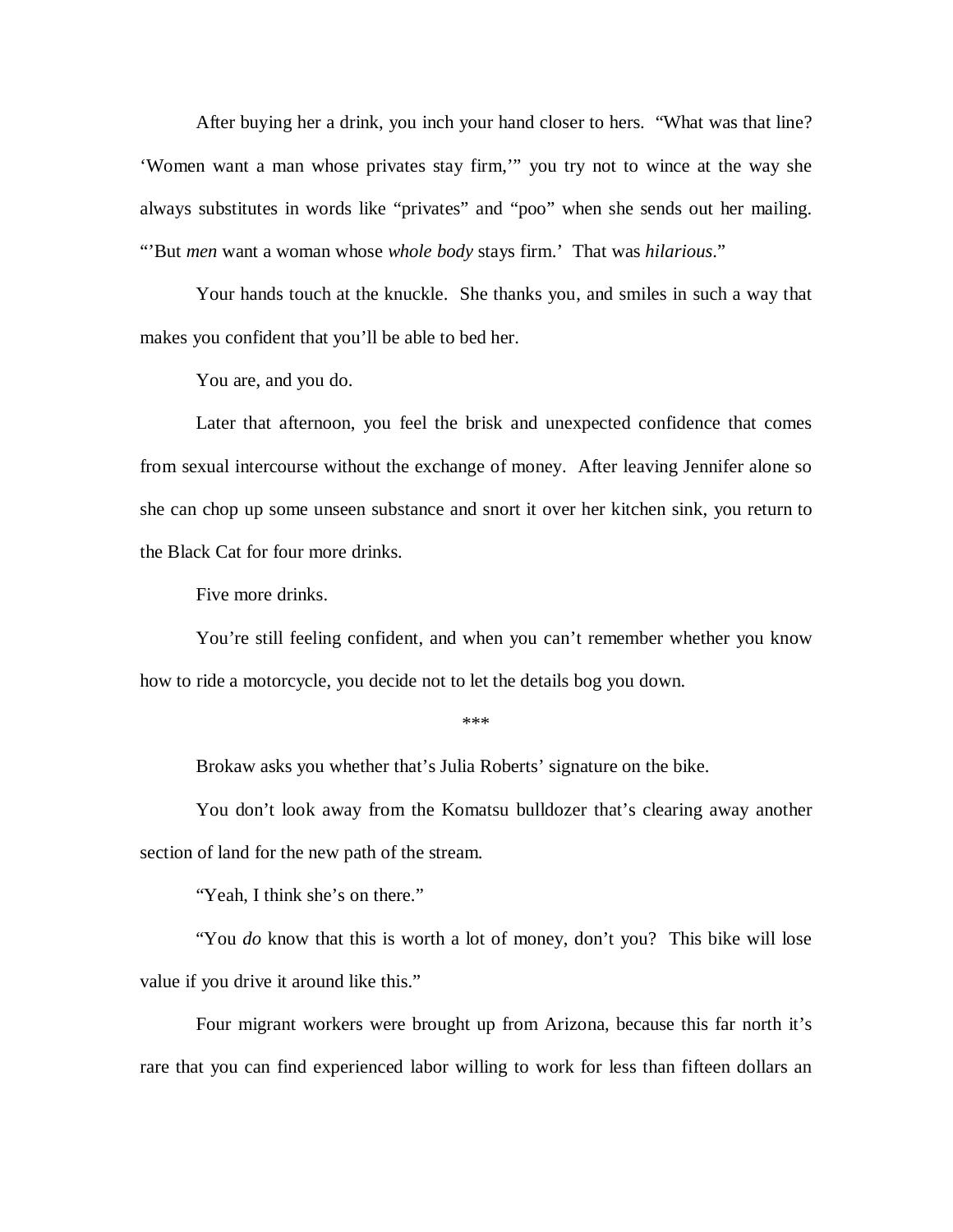hour. They are visible just behind the dozer, laying down netting to keep the silt from flowing with the river.

 There's a bit of scorn in Brokaw's voice: "I think there are a few bugs on here—a couple of them are even on the *signatures*."

 You exhale a little bit like it's no big deal. Brokaw is way too into possessions he's doesn't really fit in out here. "Just wipe the bugs off, Tom." You wonder if it makes him mad to hear you call him "Tom."

He's a real starched shirt.

 The Komatsu engine revs again, cranking louder as more fertile soil is piled up to plug the old area of river. He yells a little louder: "The signatures are wiping off *with the bugs*. That *shouldn¶t be happening*."

 You tell Brokaw that it's no big deal, and you make a show of it by suggesting that he sign his own name in place of Julia's. "But then," you say, "I wouldn't want the signature of someone who drives a Toyota." The other morning you purchased a decal of Calvin pissing on the Toyota logo. You explain it to him and tell him that you'll show it to him later.

 Your phone vibrates in your pocket, and it's a text message from Jessica, or Jennifer. Which is it? You read the message:

## "HOW MANY LAWYERS DOES IT TAKE 2 SCREW IN A LTBULB?"

 You put your phone back in your pocket before it can vibrate again with the answer.

 Surveying the land as you saddle up on your Harley, you remember the tagline of the eBay offer that brought you here: A plus, plus plus. Three-thousand virgin acres in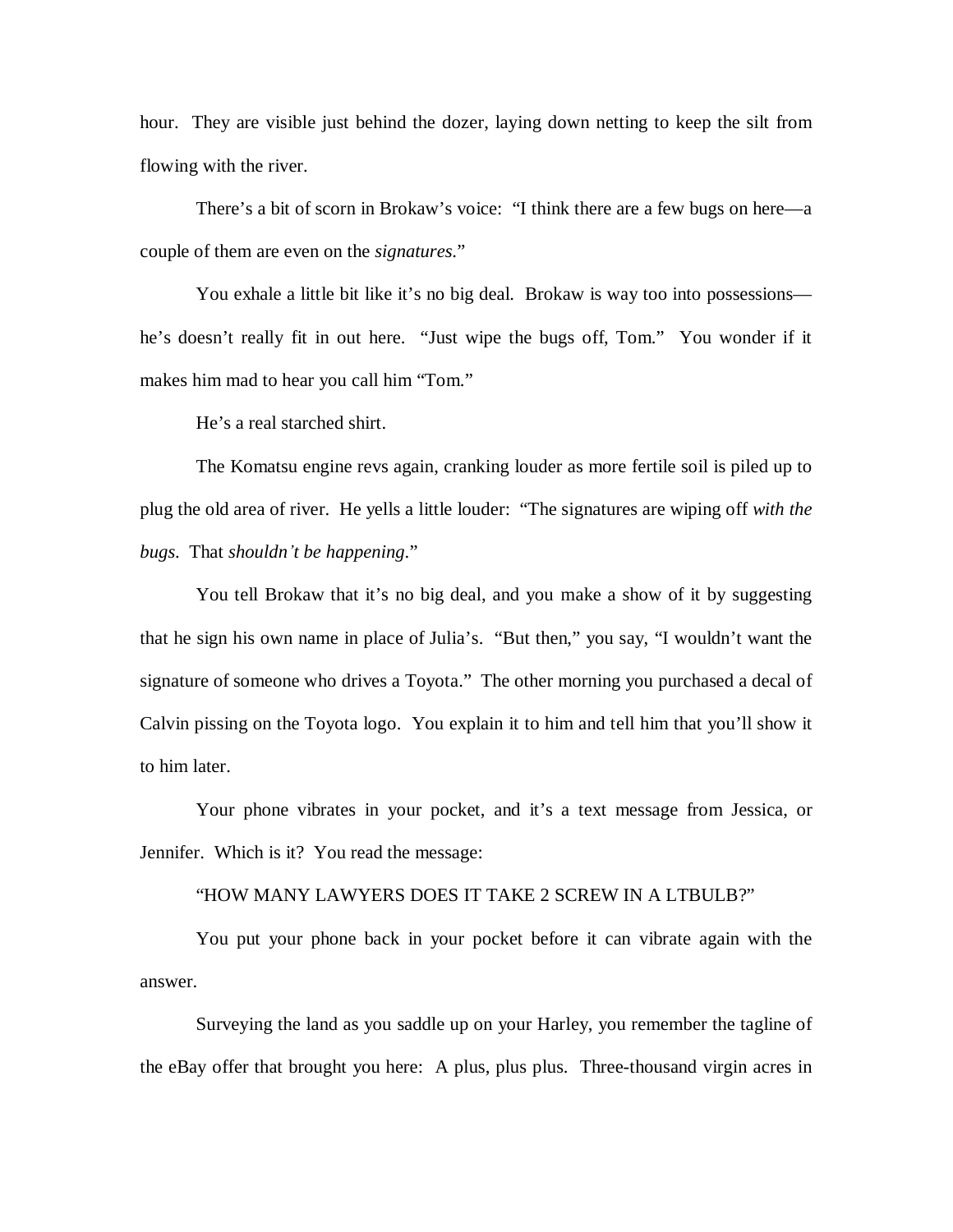Ess Dakota. Exclamation point. Exclamation point. The land might sell for twice what you bought it at now.

The bulldozer roars again. The land is better than virgin.

\*\*\*

 Back in Chicago, your old friends ask you for advice about getting their own ranches. Twelve missed calls. Ten new messages. The CPA of your old company, the lawyer who helped sort out matters with the SEC, and two members of the board of directors all want to know if you really know how to use a lasso.

"That is so *cool*," they say.

They ask if you've ever shot a gun in real life. Where exactly *is* your ranch?

 People start asking if there's any available property in the area. "Real estate," one says, "*Killer* investment M.O."

 There's talk of people buying their share of a few hundred acres in the next valley. They want to break up a few of the old, larger properties. One of your marketing VPs tells you about putting in *ranchettes.*

 Your wife left a message too. She says something about how you haven't talked to your doctor in something like five weeks. Your liver, it's been said, has the consistency of an old banana. She says "please" like she really does want you to call her.

 The only reason she's calling is because she likes the idea of being fucked by a real-life rancher. She says that she's coming to find you. You drive past your old neighborhood in hopes that she might be there. A crew of workers is changing the bronze lettering on the stucco edifice of the subdivision:

## *Cheshire Crick*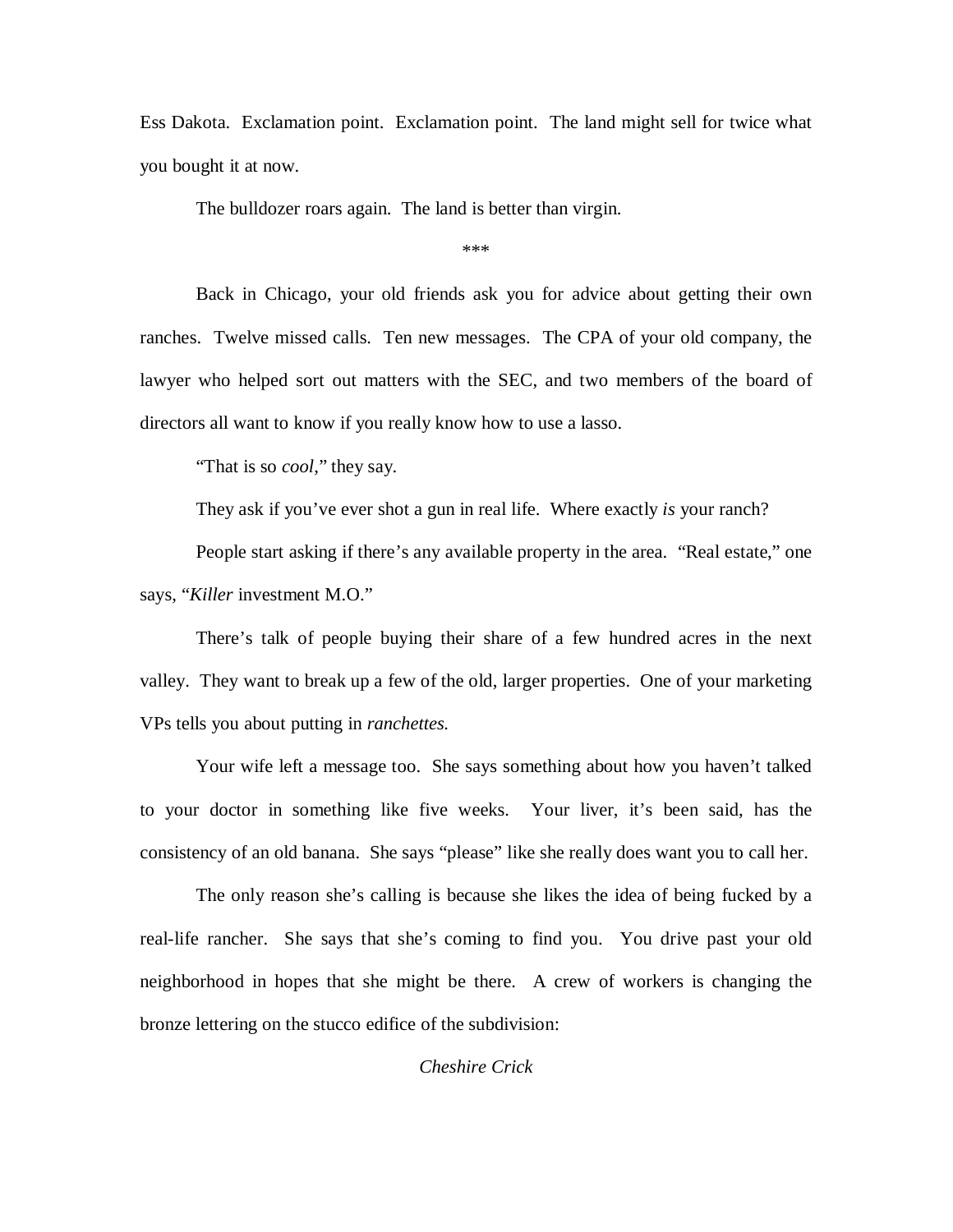You erase the message.

 Tom Brokaw calls and says that there's a problem with the water flow at the ranch. You're all too happy to come back up: at the athletic club where your wife works out, all the men over 45 have taken to using the polo fields as a shooting range for .357s and .44s, and spend the late afternoons practicing their lassoing while moving on golf carts. Each one wears a cowboy hat with linen shorts.

 A Casull .454 can stop a charging bear with a single shot. You're making record time back to South Dakota. You have half a bottle of Xanax on you and make good use of it, chasing the dosage with a generous swallow from an engraved sterling flask. A Casull .454 isn't a gun: it's a hand-cannon. Your phone vibrates again, and you read the message: "3 LAWYERS. 1 2 SCREW IN THE LTBULB, THE OTHER 2 2 SCREW THE CLIENT!!!!" A hand-cannon. Blow a hole through any motherfucker trying to rustle your property, regardless of whether he happens to be in a tank at the time. You drive out through the unincorporated land twenty minutes out from town, right along the interstate. New neighborhoods are popping up everywhere. "Dakota Crick." "Rancho Escapo." Billboards show men in blue linen shirts with cell phone holsters who are mounted on horseback, with rosy, thin children looking up from prone positions glittering eyes that shine in the triangles between fear and worship and unending amusement. In the center console, the grip of the Casull .454 is moist like homemade bread.

\*\*\*

 You take your Ford out to meet up with Brokaw along the property line, where the new path of the river is already winding. About halfway across a field on the way to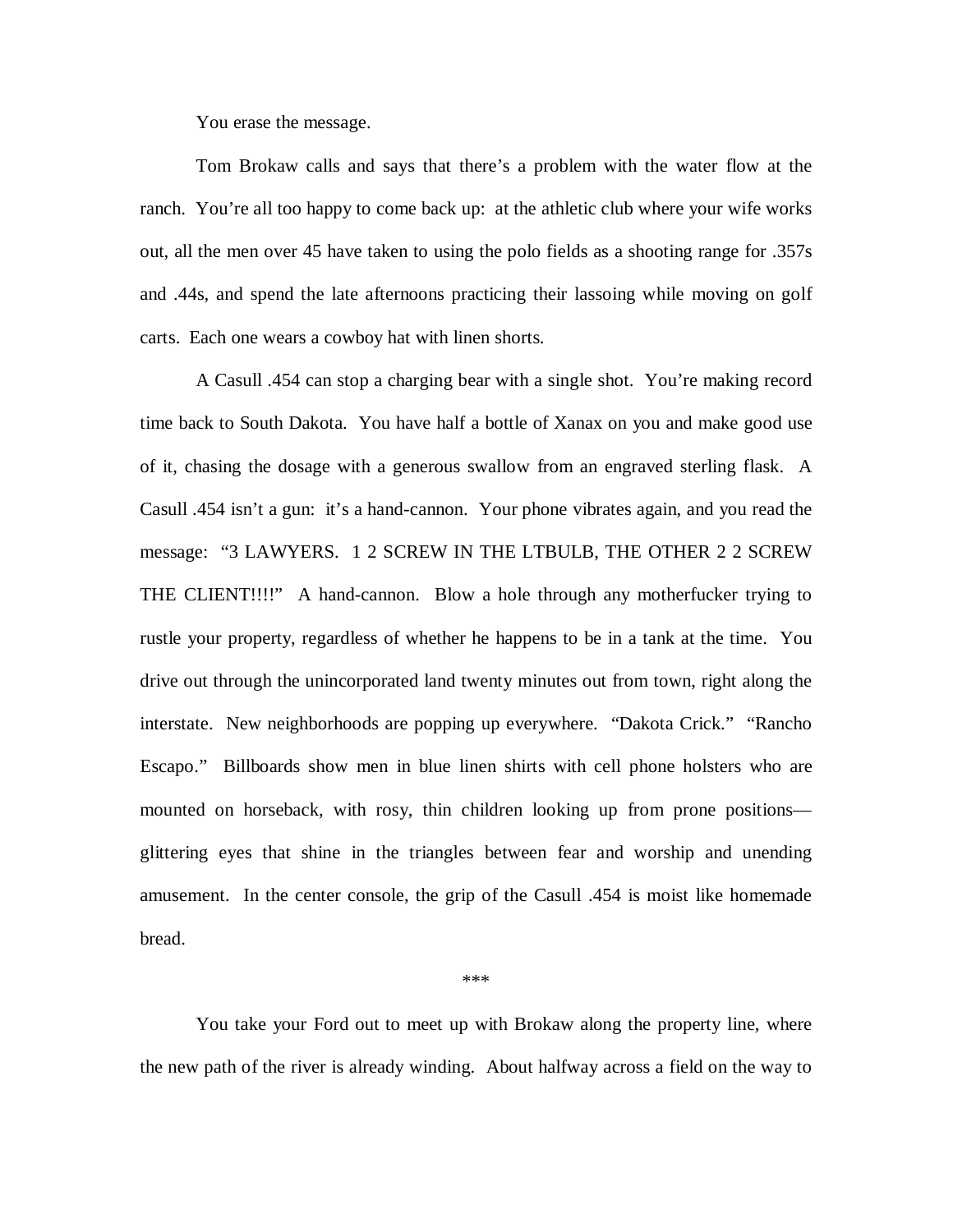meet him, you find a woman with a tennis bracelet standing alongside a Lexus sport utility. A blanket is spread out next to her, with a carload of young children splayed out across it. You drive by, and before you can turn the radio up to block her out, you hear her shout your name.

 She looks upset. She tells you to stop. A few of the children have gotten up to greet you, but you accelerate slightly, leaving the lot of them in a cloud of cinnamon hayfever. As you watch them shrink in the rearview, the youngest of the lot appears to snap her head in a sneezing fit.

 At the property line, you mosey out of your rig to see Brokaw holding a mason jar against the light.

"Silt," he says. "The silt barriers you have up—the bio-netting: it wasn't *sound*."

You explain that the bio-netting is quite *sound,* and it won't be a problem.

 Brokaw motions to a riverbank full of dead trout, and says that the silt levels already *are* a problem, and he says "are" so as to make you feel about two inches tall.

 Brokaw motions to the mason jar full of brown water and says the waters are damned near black.

 The words are out of your mouth, and you clamp your teeth down on them they come, trying to catch one by the tail: "It's not *black,*" you protest. "It's more of a mocha."

 The ranch manager sniggers a little behind you, and Brokaw says something about how you're missing the point. By then, it's too late anyway. He starts in about how you've still got a lot to learn about real-life sustenance ranching, and you tell him to suck your dick. It goes back and forth for a few minutes, and he tells you that you're not